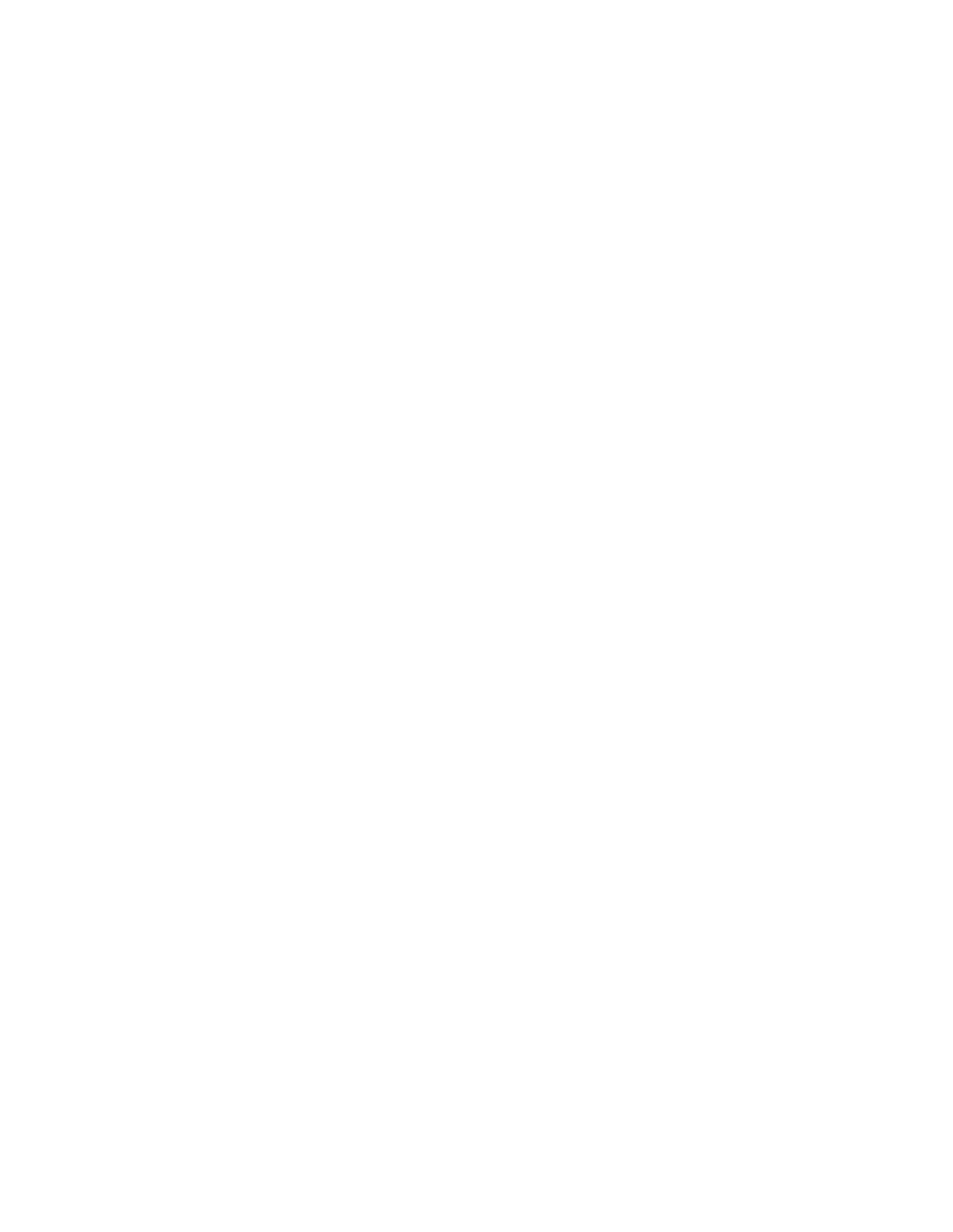| 2021-22 Junior High Girls Soccer Schedules |                      |                      |             |
|--------------------------------------------|----------------------|----------------------|-------------|
|                                            |                      |                      |             |
| <b>Rotation #2</b>                         |                      |                      |             |
| <b>Date</b>                                | Away                 | Home                 | <b>Time</b> |
| <b>Wednesday, September 22nd (6)</b>       | HighMark             | <b>Syracuse Arts</b> | 4:30 PM     |
|                                            | Ogden Prep           | Mount Ogden          | 4:15 PM     |
|                                            | Highland             | Mound Fort           | 4:15 PM     |
|                                            |                      |                      |             |
| Friday, September 24th (7)                 | Ogden Prep           | HighMark             | 3:30 PM     |
|                                            | Highland             | <b>Syracuse Arts</b> | 3:30 PM     |
|                                            | Mount Ogden          | Mound Fort           | 3:30 PM     |
|                                            |                      |                      |             |
| Monday, September 27th (8)                 | <b>HighMark</b>      | Mound Fort           | 4:15 PM     |
|                                            | <b>Syracuse Arts</b> | Ogden Prep           | 4:30 PM     |
|                                            | Mount Ogden          | Highland             | 4:15 PM     |
|                                            |                      |                      |             |
| Wednesday, September 29th (9)              | Mount Ogden          | HighMark             | 4:30 PM     |
|                                            | Mound Fort           | <b>Syracuse Arts</b> | 4:30 PM     |
|                                            | Highland             | Ogden Prep           | 4:30 PM     |
|                                            |                      |                      |             |
| Friday, October 1st (10)                   | <b>HighMark</b>      | Highland             | 3:30 PM     |
|                                            | <b>Syracuse Arts</b> | Mount Ogden          | 3:30 PM     |
|                                            | Ogden Prep           | Mound Fort           | 3:30 PM     |

*All Syracuse Arts home games will be played at opponents site - facilities not yet finished*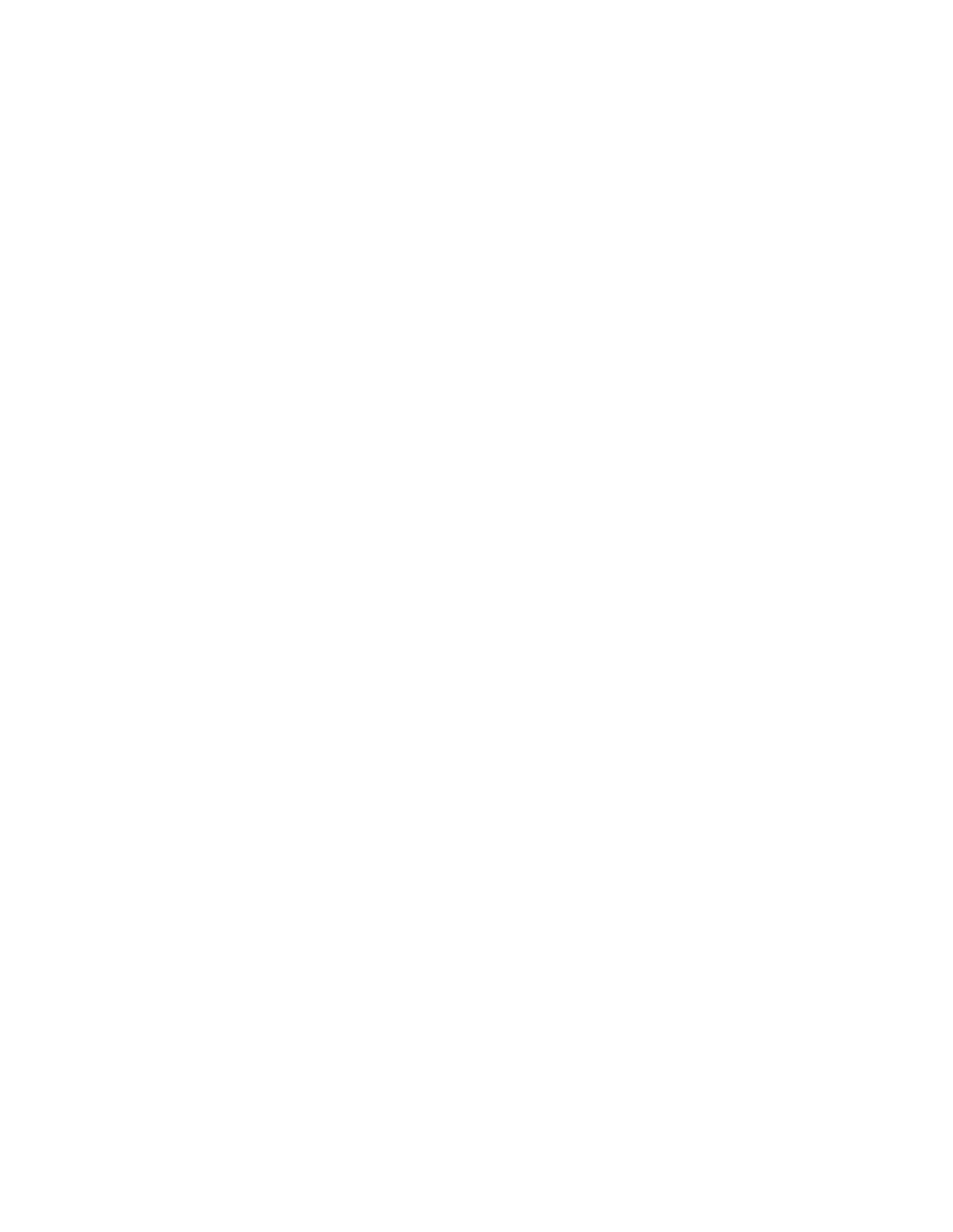| 2021-22 Junior High Girls Soccer Schedules |            |                    |             |
|--------------------------------------------|------------|--------------------|-------------|
|                                            |            |                    |             |
| <b>Semi-finals &amp; Championship</b>      |            |                    |             |
| <b>Date</b>                                | Away       | Home               | <b>Time</b> |
| Monday, October 4th (11)                   | Seed #4    | Seed #1            | 4:30 PM     |
| (Semi-finals)                              | Seed #3    | Seed #2            | 4:30 PM     |
|                                            |            |                    |             |
| Wednesday, October 6th (12)                | Lower Seed | <b>Higher Seed</b> | 4:30 PM     |
| (Championship)                             |            |                    |             |

| <b>TEAM (Sites)</b>  | Away | Home | <b>Total</b> |
|----------------------|------|------|--------------|
| <b>Highland</b>      |      |      | 10           |
| <b>HighMark</b>      |      |      | 10           |
| <b>Mound Fort</b>    |      |      | 10           |
| <b>Mount Ogden</b>   |      |      | 10           |
| <b>Ogden Prep</b>    |      |      | 10           |
| <b>Syracuse Arts</b> |      |      | 10           |

| <b>TEAM (Opponents)</b> | <b>Highland</b> | <b>HighMark</b> |            | Mound Fort   Mount Ogden |
|-------------------------|-----------------|-----------------|------------|--------------------------|
| <b>Highland</b>         | N/A             | 9/20, 10/1      | 9/8, 9/22  | 9/15, 9/27               |
| <b>HighMark</b>         | 9/20, 10/1      | N/A             | 9/15, 9/27 | 9/17, 9/29               |
| <b>Mound Fort</b>       | 9/8, 9/22       | 9/15, 9/27      | N/A        | 9/17, 9/29               |
| <b>Mount Ogden</b>      | 9/15, 9/27      | 9/17, 9/29      | 9/17, 9/29 | N/A                      |
| <b>Ogden Prep</b>       | 9/17, 9/29      | 9/10, 9/27      | 9/20, 10/1 | 9/8, 9/22                |
| <b>Syracuse Arts</b>    | 9/10, 9/27      | 9/8, 9/22       | 9/17, 9/29 | 9/20, 10/1               |

| <b>Pairings</b> |  |
|-----------------|--|
| 9/8, 9/22       |  |
| 9/17, 9/29      |  |
| 9/15, 9/27      |  |
| 9/17, 9/29      |  |
| 9/20, 10/1      |  |